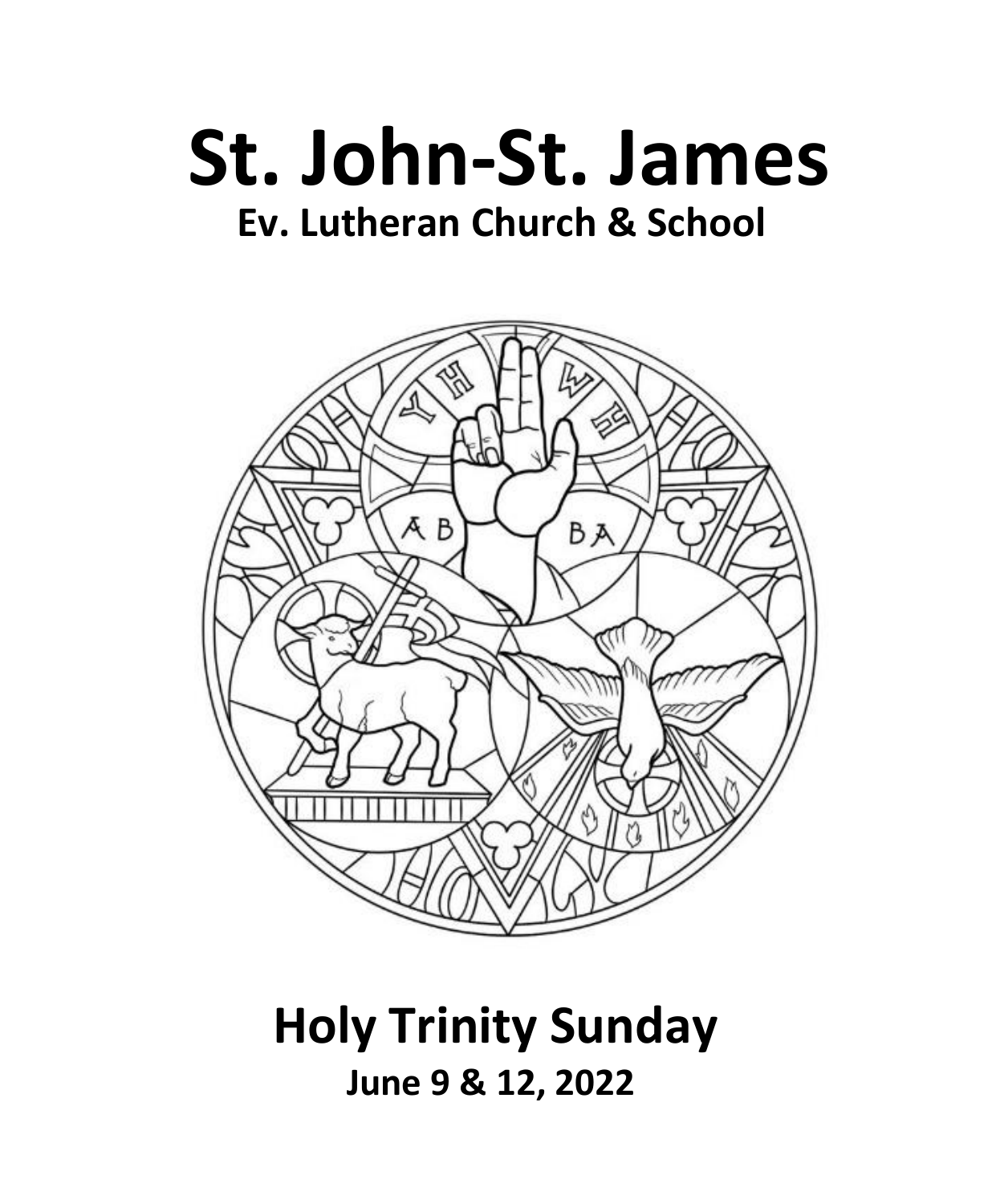

# ST. JOHN—ST. JAMES  *Evangelical Lutheran Church & School*

June 9 & 12, 2022 Holy Trinity Sunday

WELCOME *THROUGH THE WORD, the Triune God blesses us.*

**Opening Hymn: Come, Thou, Almighty King** 

Christian Worship, Hymn # 921



Verse 1

 **Come, thou almighty King; Help us thy name to sing; Help us to praise. Father all-glorious, O'er all victorious, Come and reign over us, Ancient of Days.**



  **Come, thou incarnate Word; Gird on thy mighty sword; Our prayer attend. Come and thy people bless, And give thy Word success; And let thy righteousness, On us descend.**



Verse 3

 **Come, holy Comforter; Thy sacred witness bear In this glad hour. Thou, who almighty art, Now rule in ev'ry heart; And ne'er from us depart, Spirit of Pow'r.**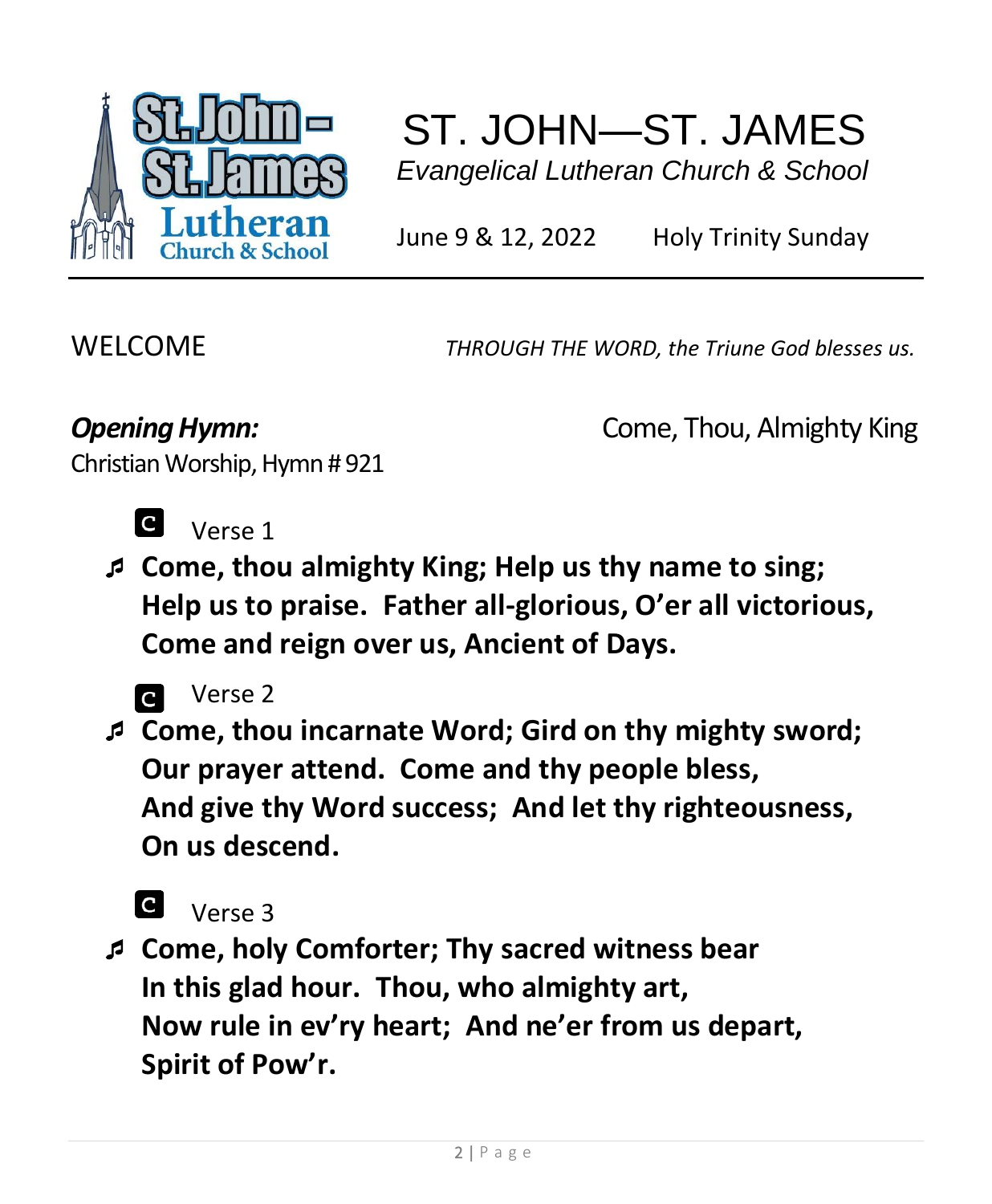# CONFESSION OF SINS

- Dear friends, let us approach God in honesty, asking him in the name  $|M|$ of our Lord Jesus Christ to forgive us.
- **Lord of all, I confess that I have sinned in thought, word, and deed. I have not kept your commands. My actions, my words, and my thoughts have all fallen short of the perfection you deserve. I am sorry for my sin and seek your mercy in the name of my Lord and Savior, Jesus Christ.**
- It is only through the grace of our Triune God that we are saved from  $|M|$ our sins. God the Father sent his Son in love. God the Son came and paid the price for our sins. And God the Spirit came to make the gift of eternal life ours through faith. Therefore, be assured: you are forgiven in the name of the Father, and of the Son, and of the Holy Spirit.
- a **Amen.**
- $[M]$ We join in song to confess our confident hope and comfort found in God's grace alone.



**d** Verse 1

 **Glory be to God the Father, Glory be to God the Son, Glory be to God the Spirit, Great Jehovah, Three in One! Glory, glory While eternal ages run!**

- **Q** Verse 2
	- **Glory be to him who loved us, Washed us from each spot and stain; Glory be to him who bought us, Made us kings with him to reign! Glory, glory To the Lamb who once was slain!**

(Christian Worship, Hymn #608)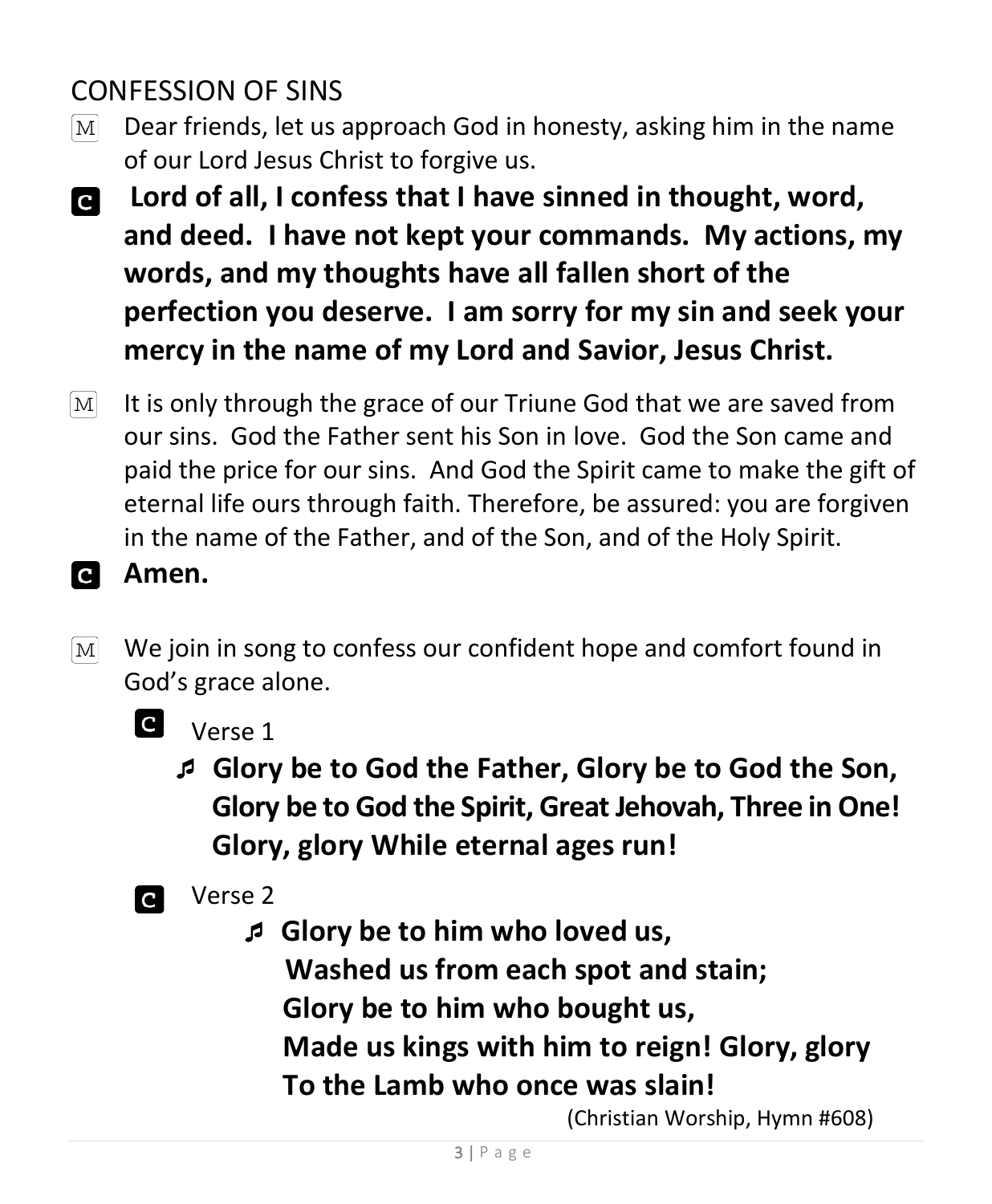# PRAYER OF THE DAY

- $|M|$ Almighty God and Father, dwelling in majesty and mystery, filling and renewing all creation by your eternal Spirit, and manifesting your saving grace through our Lord Jesus Christ: in mercy cleanse our hearts and lips that, free from doubt and fear, we may ever worship you, one true immortal God, with your Son and the Holy Spirit, living and reigning, now and forever.
- **Amen.**  $\mathbf{C}$

**<sup>22</sup>** The LORD said to Moses, **<sup>23</sup>** "Tell Aaron and his sons, 'This is how you are to bless the Israelites. Say to them:

**<sup>24</sup>** "'"The LORD bless you and keep you;

**<sup>25</sup>** the LORD make his face shine on you and be gracious to you;

**<sup>26</sup>** the LORD turn his face toward you and give you peace."'

**<sup>27</sup>** "So they will put my name on the Israelites, and I will bless them."

## *Gospel Lesson* John 16:12-15

**<sup>12</sup>** "I have much more to say to you, more than you can now bear. **<sup>13</sup>** But when he, the Spirit of truth, comes, he will guide you into all the truth. He will not speak on his own; he will speak only what he hears, and he will tell you what is yet to come. **<sup>14</sup>**He will glorify me because it is from me that he will receive what he will make known to you. **<sup>15</sup>** All that belongs to the Father is mine. That is why I said the Spirit will receive from me what he will make known to you."

**Epistle Lesson Numbers 6:22-27**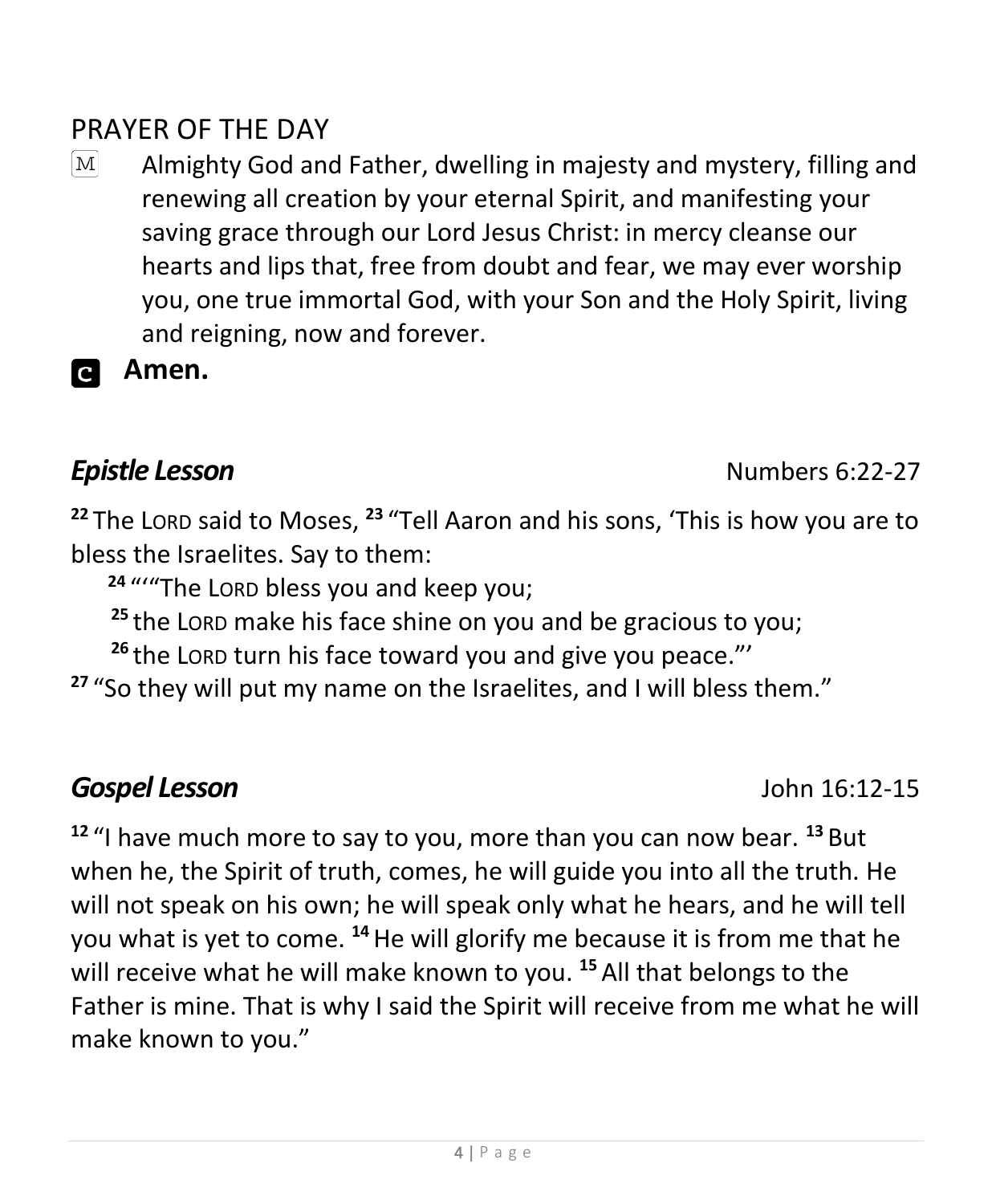# CONFESSION OF FAITH *Athanasian Creed*

Responsive with Minister (M); Pulpit side (P); and Font side (F)

Whoever wishes to be saved must, above all else, hold to the true  $[M]$ Christian faith. Whoever does not keep this faith pure in all points will certainly perish forever.

Now this is the true Christian faith:

- $\lceil \mathsf{P} \rceil$ **We worship one God in three persons and three persons in one God, without mixing the persons or dividing the divine being.**
- $\lceil \mathsf{F} \rceil$ *For each person—the Father, the Son, and the Holy Spirit is distinct, but the deity of Father, Son, and Holy Spirit is one, equal in glory and coeternal in majesty.*
- $[M]$ What the Father is, so is the Son, and so is the Holy Spirit.  $\boxed{P}$ **The Father is uncreated, the Son uncreated, the Holy Spirit uncreated;**
- $\lceil$  F  $\rceil$ *The Father is infinite, the Son infinite, the Holy Spirit infinite;*
- The Father is eternal, the Son eternal, the Holy Spirit eternal;  $\lceil \text{M} \rceil$
- **Yet they are not three who are eternal, but there is one**   $\boxed{P}$ **who is eternal,**
- $[$  F  $]$ *Just as they are not three who are uncreated, nor three who are infinite, but there is one who is uncreated and one who is infinite.*

 *(The Creed concludes on the next page.)*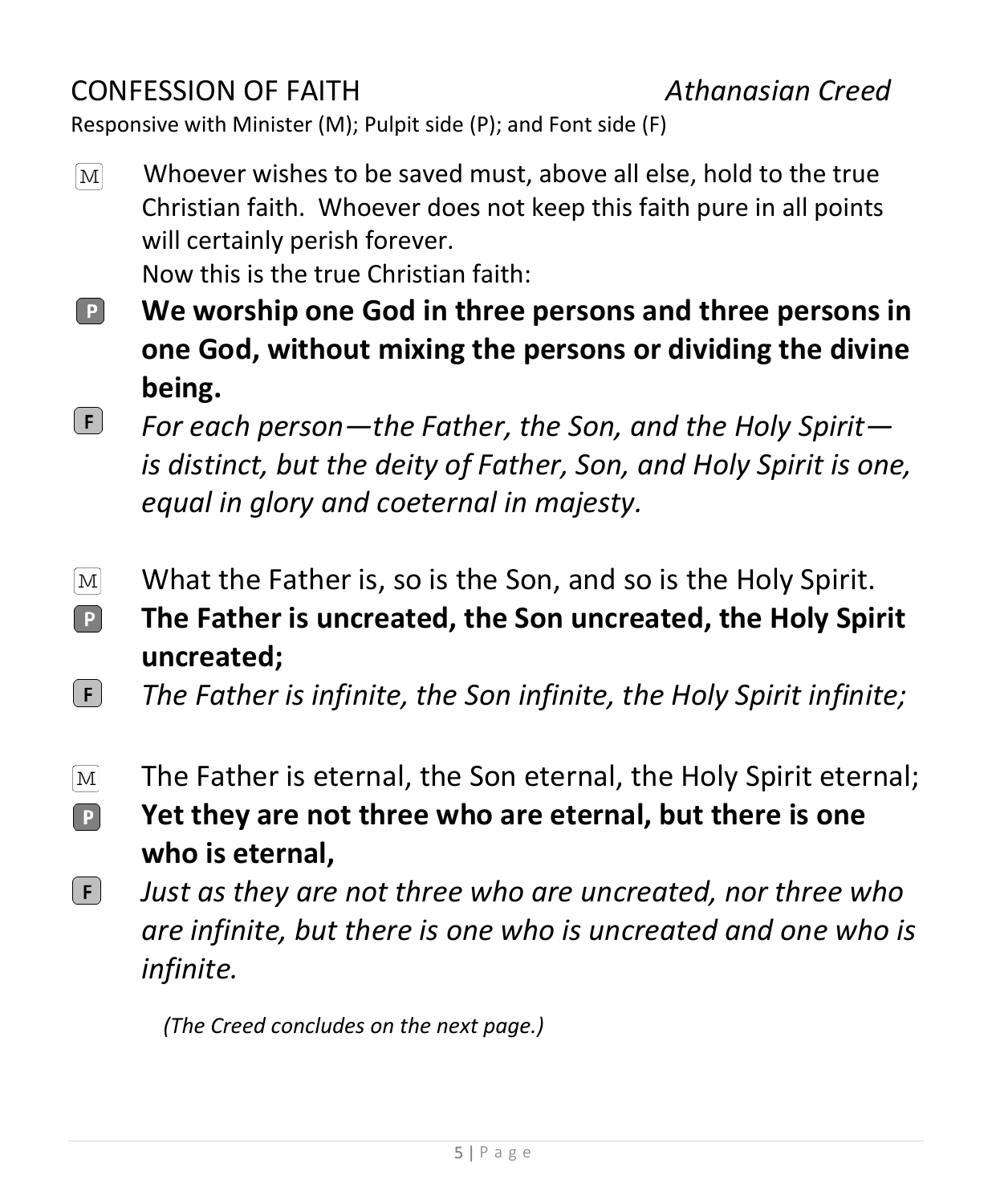- In the same way the Father is almighty, the Son is almighty,  $\lceil \text{M} \rceil$ the Holy Spirit is almighty; yet they are not three who are almighty, but there is one who is almighty.
- $\boxed{\mathsf{P}}$ **So the Father is God, the Son is God, the Holy Spirit is God; yet they are not three Gods, but one God.**
- $\lceil \mathsf{F} \rceil$ *So the Father is Lord, the Son is Lord, the Holy Spirit is Lord; yet they are not three Lords, but one Lord.*
- For just as Christian truth compels us to confess each person  $\lceil \text{M} \rceil$ individually to be God and Lord, so the true Christian faith forbids us to speak of three Gods or three Lords.
- **The Father is neither made nor created nor begotten of**   $\boxed{\mathsf{P}}$ **anyone.**
- $\boxed{F}$ *The Son is neither made nor created, but is begotten of the Father alone.*
- $\lceil \text{M} \rceil$ The Holy Spirit is neither made nor created nor begotten, but proceeds from the Father and the Son.
- $\boxed{\mathsf{P}}$ **So there is one Father, not three Fathers; one Son, not three Sons; one Holy Spirit, not three Holy Spirits.**
- $[F]$ *And within this Trinity none comes before or after; none is greater or inferior, but all three persons are coequal and coeternal,*

*All: So that in every way, as stated before, all three persons are to be worshiped as one God and one God worshiped as three persons.*

*Whoever wishes to be saved must have this conviction of the Trinity. Amen.*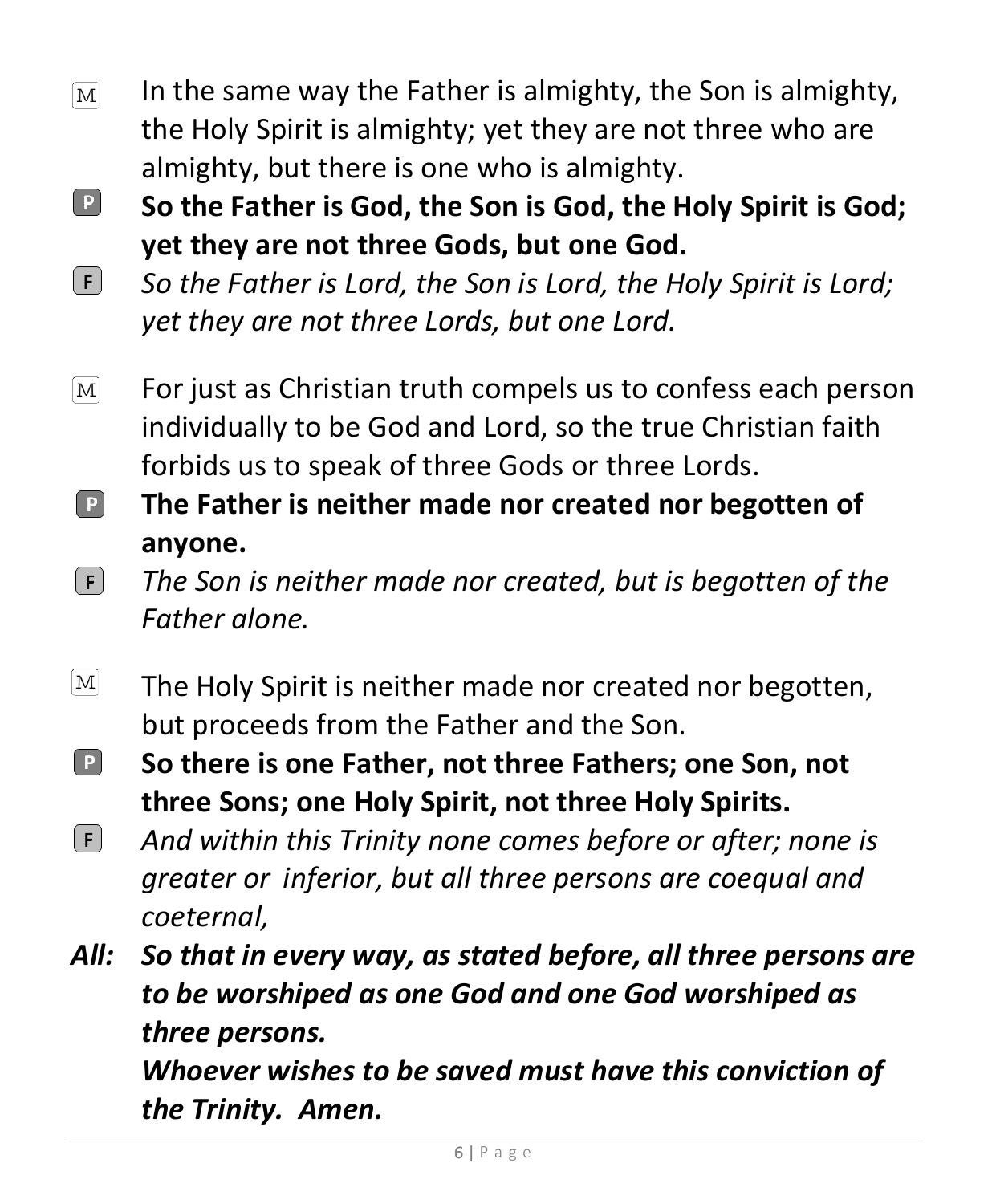Christian Worship, Hymn # 586

- Verse 1 **Come, Holy Ghost, Creator blest, And make our hearts your place of rest; Come with your grace and heav'nly aid, And fill the hearts which you have made.**
- Verse 4 **Your light to ev'ry thought impart, And shed your love in ev'ry heart; The weakness of our mortal state With deathless might invigorate.**
- 
- Verse 5 **Drive far away our wily foe, And your abiding peace bestow; If you are our protecting guide, No evil can with us abide.**
- Verse 7 **Praise we the Father and the Son And Holy Spirit, with them One, And may the Son on us bestow The gifts that from the Spirit flow!**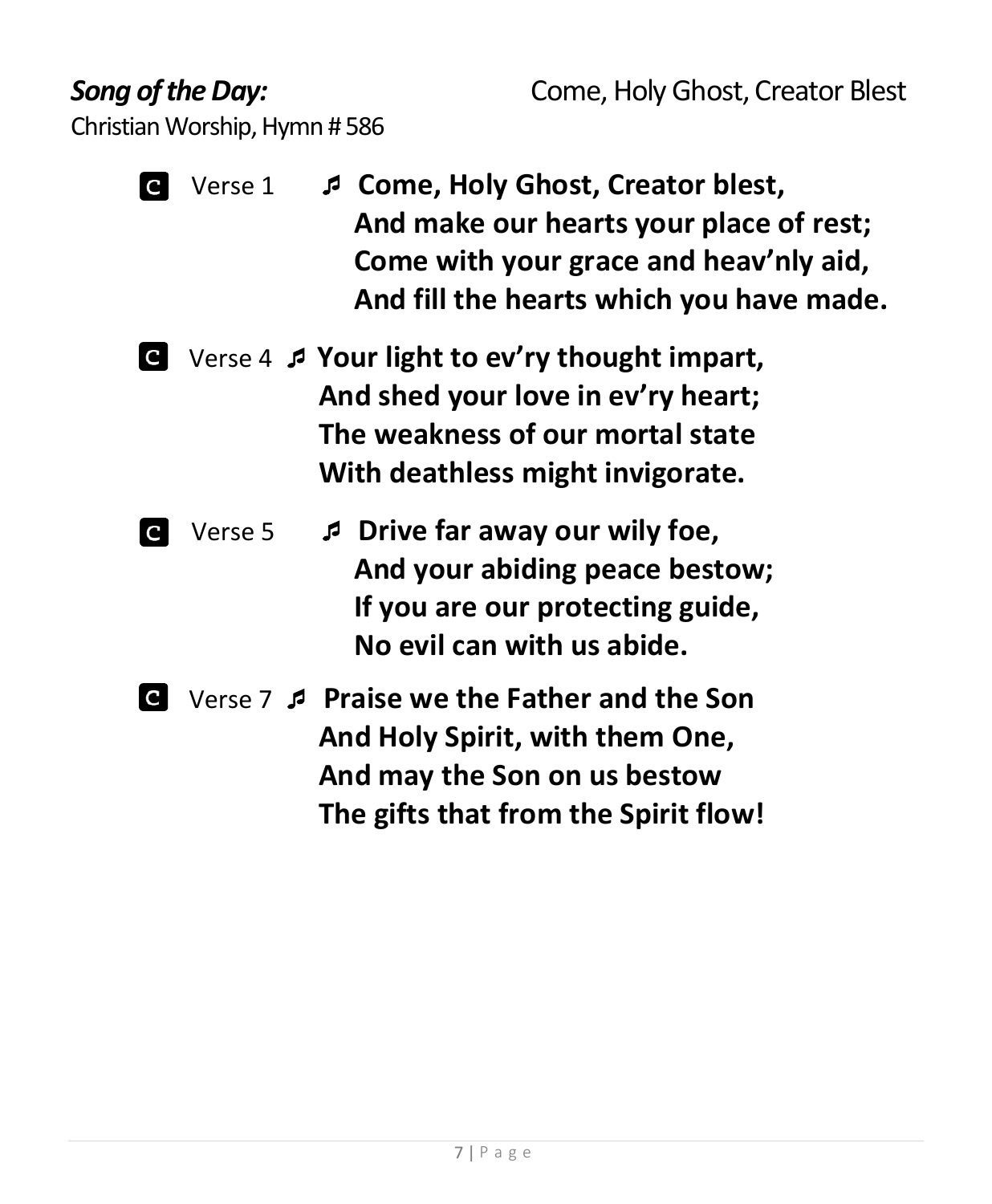# MESSAGE Pastor Darin Aden

Romans 5:1-5

# **Enjoy The Peace of Our Triune God**

- 1. You now have access to the Father
- 2. You now have hope through the Son
- 3. You now have fellowship with the Spirit

**5** Therefore, since we have been justified through faith, we have peace with God through our Lord Jesus Christ, **<sup>2</sup>** through whom we have gained access by faith into this grace in which we now stand. And we boast in the hope of the glory of God. **<sup>3</sup>**Not only so, but we also glory in our sufferings, because we know that suffering produces perseverance; **<sup>4</sup>** perseverance, character; and character, hope. **<sup>5</sup>** And hope does not put us to shame, because God's love has been poured out into our hearts through the Holy Spirit, who has been given to us.

# PRAYER OF THE CHURCH

- Dearest Father in heaven, you are wise, powerful, good, and gracious.  $\lceil \text{M} \rceil$ Your mercies are new every morning. Each day you open your hand and provide for the needs of your children on earth.
- **We praise you for every grace and blessing.**
- O Jesus, Lamb of God, we praise you for offering yourself as the  $|M|$ atoning sacrifice for the sins of all. On the cross you declared the sacrifice for sins completed. Through the open tomb, you assured the world that sinners are reconciled to God
- **Help us to consider your enduring love when we are weary and discouraged. Empower and impassion us to face the challenges of each day.**

*Special intercessions may be offered here (prayer continues on next page).*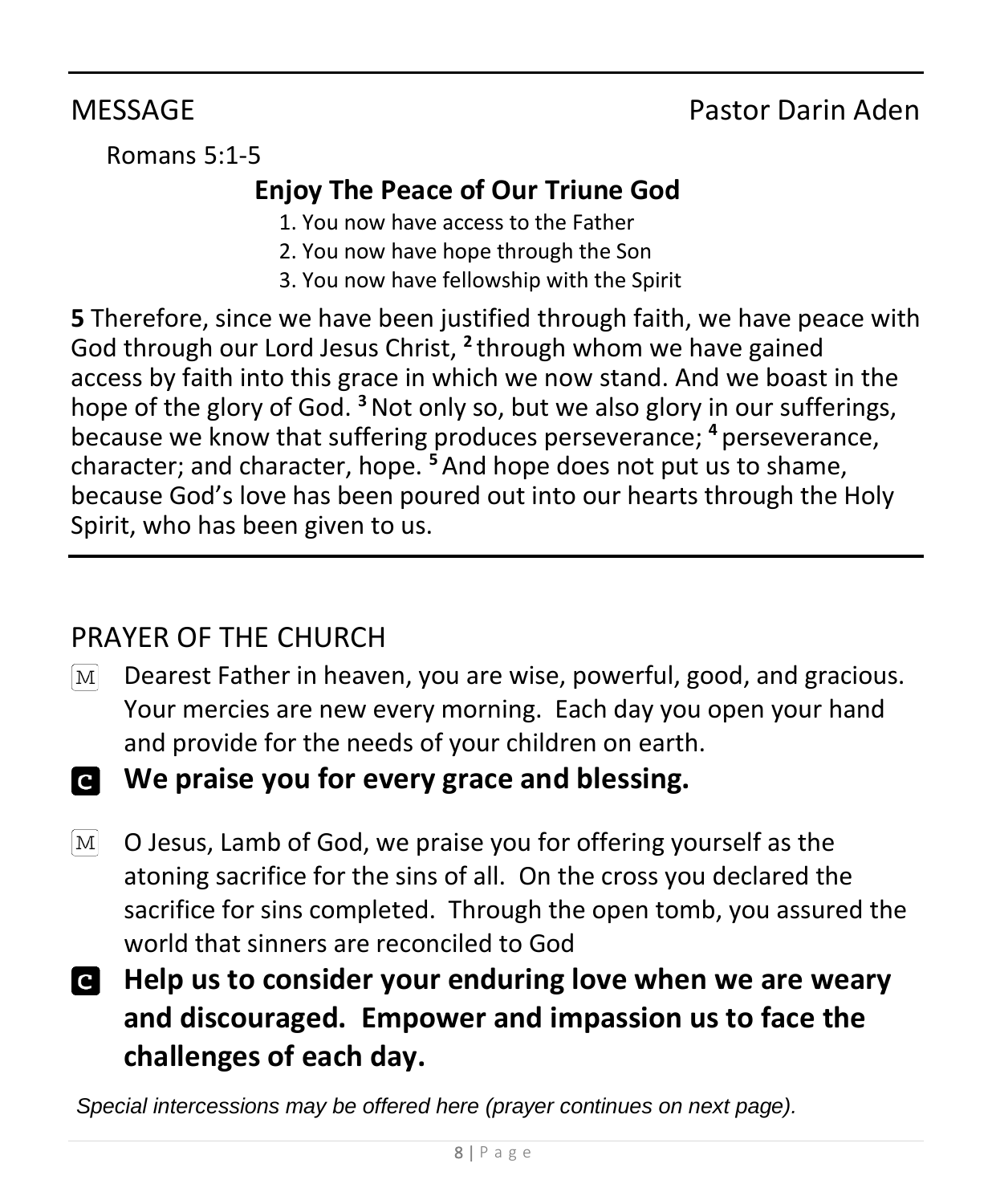- $|M|$ Holy Spirit, blessed Counselor, use your Word of truth and power to strengthen your church in all the world. Let your comforting message of salvation in Christ Jesus be proclaimed to troubled souls everywhere.
- **Use our ministries and offerings to extend your healing and**   $\overline{c}$ **your hope.**
- O Holy Spirit, sent by Jesus to guide us into all truth, shower your gifts  $\lceil \mathbf{M} \rceil$ and graces on all graduates. Make them truly grateful to all who have helped them with their education. Enable them to use the lessons they have learned to advance their own welfare, to serve others, and to glorify your name.
- **Continue to teach them so that they may demonstrate true wisdom and understanding by fearing and loving you and by keeping your commandments.**
- Finally, Lord, receive our thanks for the many men and women who  $M<sup>2</sup>$ have served their country to provide our citizens with the freedom to worship you. Especially we remember those who lost their lives fighting to protect us.
- **May we ever honor their sacrifice by regularly and joyfully exercising our right to worship and serve you. In Jesus' name we ask and also join to pray:**
- **Our Father who art in heaven, hallowed be thy name, thy kingdom come, thy will be done on earth as it is in heaven. Give us this day our daily bread; and forgive us our trespasses, as we forgive those who trespass against us; And lead us not into temptation, but deliver us from evil. For thine is the kingdom and the power and the glory forever and ever. Amen.**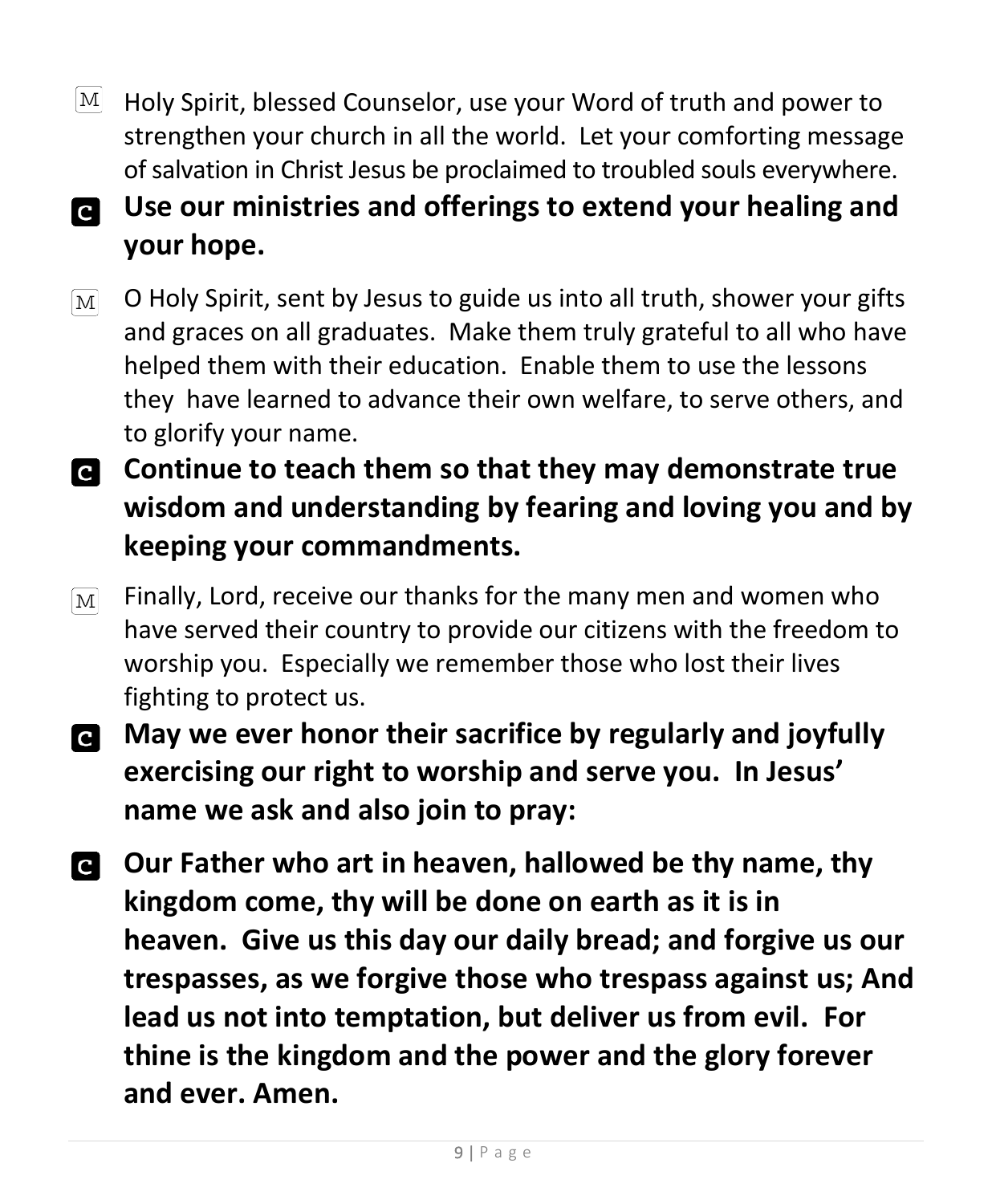# THE SACRAMENT

# WORDS OF INSTITUTION

Our Lord, Jesus Christ, on the night he was betrayed, took bread; and  $M<sub>l</sub>$ when he had given thanks, he broke it and gave it to his disciples, saying, "Take and eat; this is my body, which is given for you. Do this in remembrance of me."

Then he took the cup, gave thanks, and gave it to them saying, "Drink from it, all of you; this is my blood of the new covenant, which is poured out for you for the forgiveness of sins. Do this, whenever you drink it, in remembrance of me."

The peace of the Lord be with you always.

### **Amen.**

#### **A PRAYER BEFORE COMMUNION**

Lord Jesus, as a sinner, I desire to be spiritually refreshed and renewed by your Holy Supper. Strengthen my faith as I partake of your body and blood. May I experience the bond of faith and love that exists among us and my fellow believers in the faith we share. Move me to forgive, serve, and live my faith to your honor and glory. Graciously receive me as your guest. Amen.

## DISTRIBUTION OF HOLY COMMUNION

*(After all those communing have received Lord's Supper, we conclude our celebration: )*

- Now may this true body and blood of our Lord and Savior Jesus Christ  $M$ strengthen and preserve you in the true faith unto life everlasting. Be assured, your sins are forgiven.
- **Amen.**  $\mathbf{C}$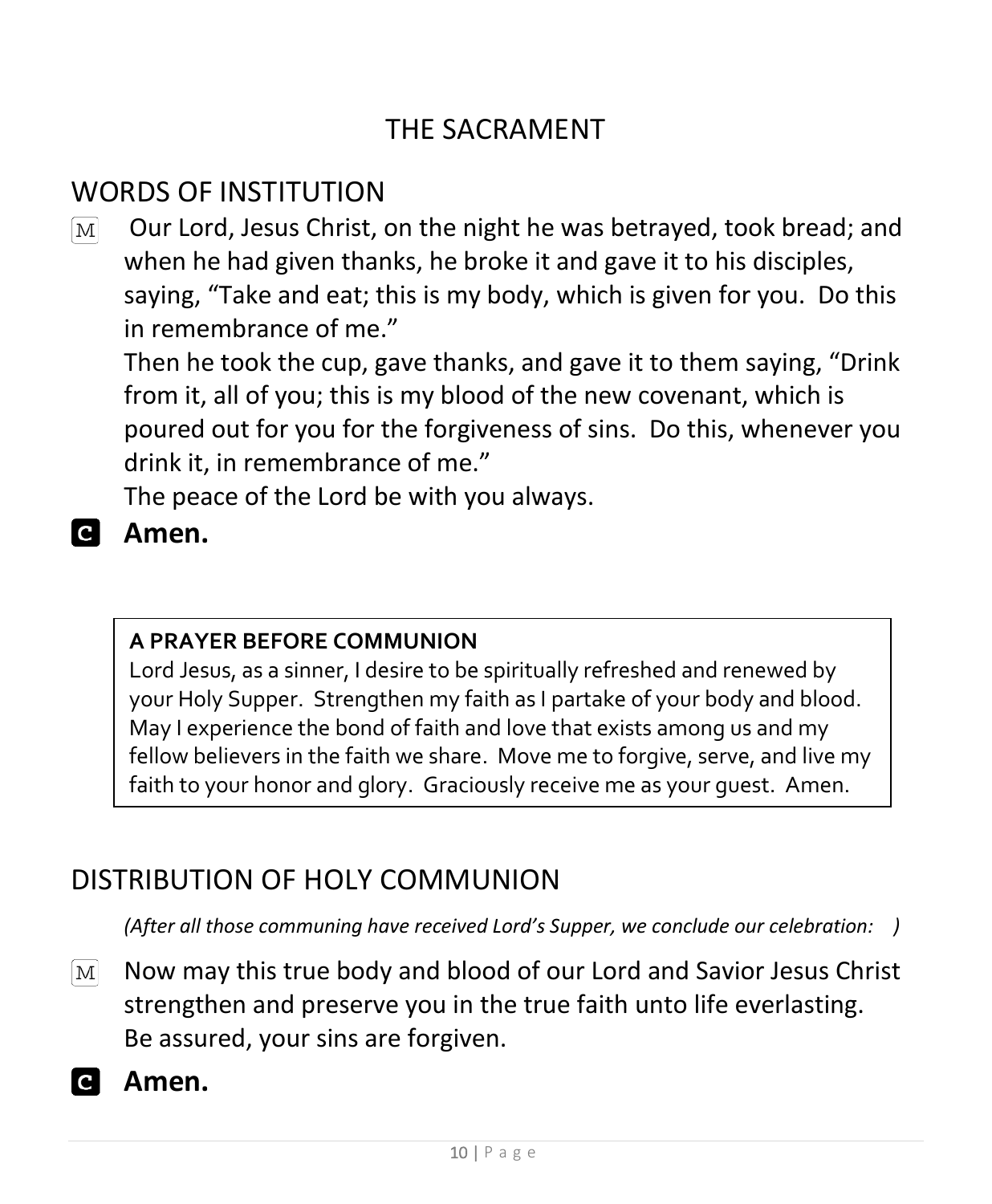# PRAYER OF THANKSGIVING

- Holy Spirit, we are glad to fellowship with you in Word and Sacrament  $\mathbf{M}$ in worship today. Reassure us as sinners that we may depart at peace with our Holy Father. Guide us in paths of righteousness, that our lives might testify to your presence within us. Cause the Word we have heard to take root in our hearts and bear fruit in our lives; through Jesus Christ, our Lord, who lives and reigns with you and the Father, one God, now and forever.
- **Amen.**

#### BLESSING

May the grace of the Lord Jesus Christ, and the love of God, and the  $\boxed{\text{M}}$ fellowship of the Holy Spirit be with you all.

**Amen.** 

**Closing Song:** Come, Holy Ghost, Creator Blest

Christian Worship, Hymn # 586



 Verse 2 **To you, the Counselor, we cry, To you, the gift of God most high; The fount of life, the fire of love, The soul's anointing from above.**

 Verse 6  **Teach us to know the Father, Son, And Holy Ghost, as Three in One That we your name may ever bless And in our lives the truth confess.**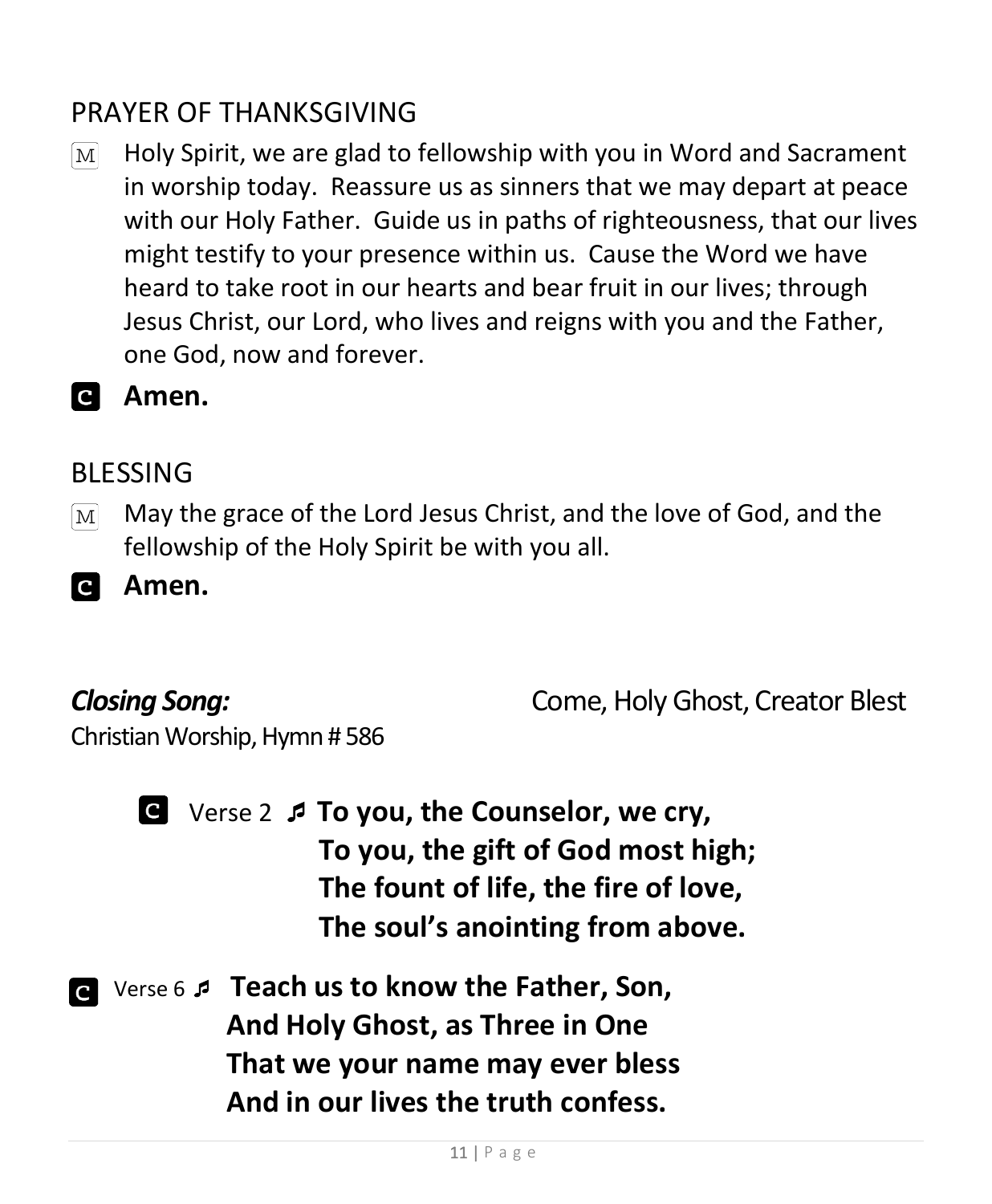## **Congratulations to our High School Class of 2022Graduating Seniors:**

Anna Aden—Manitowoc Lutheran High School James Kenneke—Reedsville High School Tori Kiley—Reedsville High School Emily Marohn—Manitowoc Lutheran High School Dalen Meyers—Valders High School Alexis Resch—Reedsville High School

#### **We Honor Past Members who lost their lives in service to our Country:**

Rudolph Riemer—Born 1889; Died Nov. 10, 1918 (one day before WWI ended) William Bratz—Born Aug. 28, 1919; Died June 17, 1944 (WWII) Elroy Lau—Born Apr. 1, 1923; Died July 7, 1944 (WWII) Norbert Zimmermann—Born May 22, 1919; Died Dec. 20, 1944 (WWII)

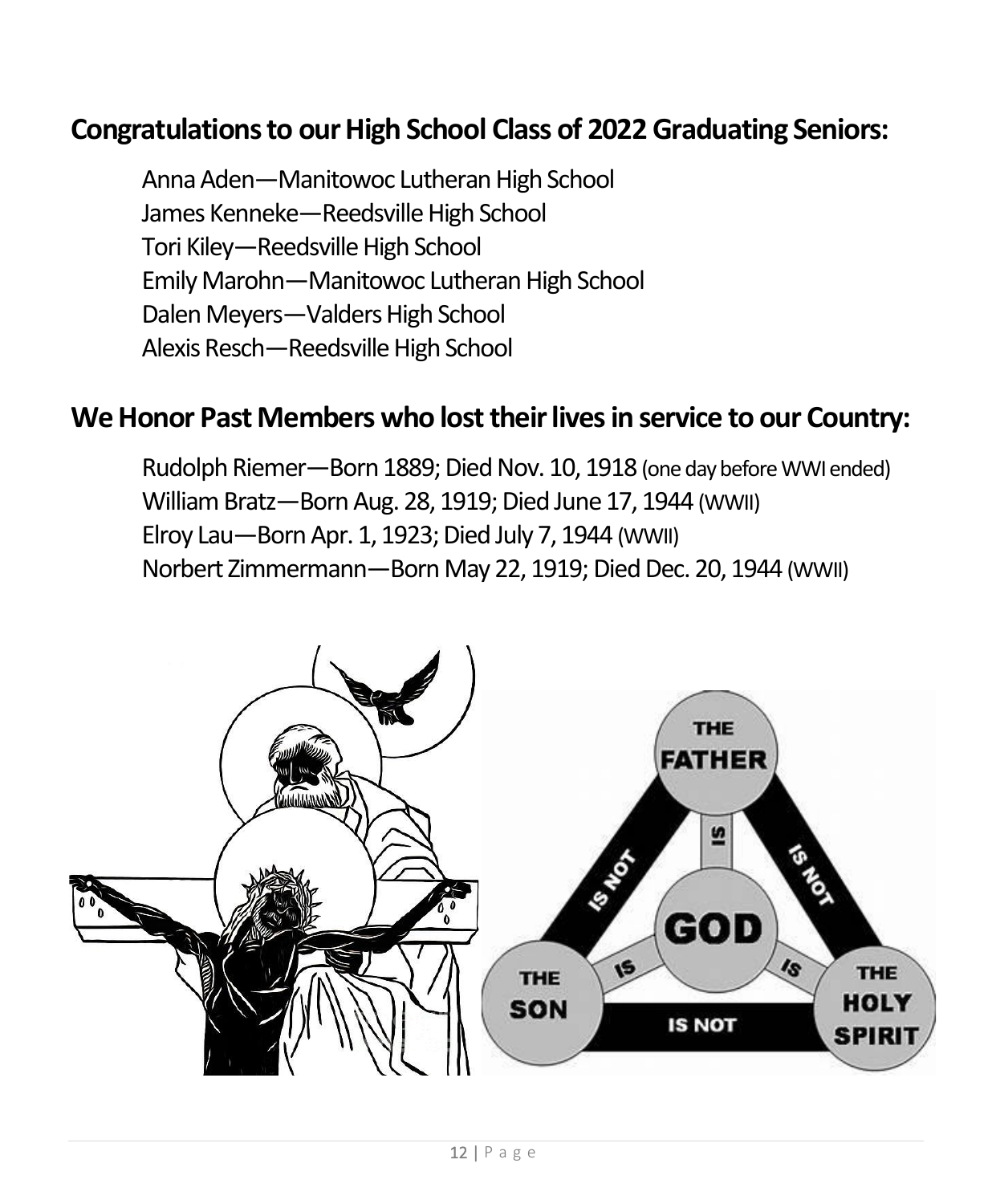### **OUR FATHER'S BUSINESS**

| Today        | Preacher, Pastor Darin Aden              |
|--------------|------------------------------------------|
|              | Music Today—Kristen Hillmann             |
| $6/13$ Mon.  | Church Council Meeting at 6:30 pm        |
| $6/15$ Wed.  | Church Council Budget Meeting at 6:30 pm |
| $6/16$ Thur. | Worship Service at 6:30 pm               |

### **Thursday, June 9 & Sunday, June 12**

**SERVING YOU THIS WEEK—Thursday 6:30 Ushers—**Scott Bubolz, Dave Hoeppner ■ **SUNDAY—9:00 am Ushers—**Glen Behnke, Roger Bubolz, Dan Bratz, Jim Bubolz, Alex Bubolz, James Kenneke **■ Church Cleaners—**Sarah Zimmerman, Corey/Sarah Marohn ■ **Flower Committee—**Judy Mangin, Jennifer Janke **■ Communion Set-Up/Take-Down—**Karla Aden, Chantel Bastian, Joan Sheahan.

**SERVING YOU NEXT WEEK—Thursday**—**6:30 pm Ushers**—Scott Bubolz, Brian/Susan Bubolz, Bill Voeltz ■ **SUNDAY—9:00 am Ushers—**Dan Duchow, Jeff Herzog **■ Church Cleaners—**Sarah Zimmerman, Corey/Sarah Marohn ■ **Flower Committee—**Judy Mangin, Jennifer Janke.

**MINISTRY RESERVE FUND**—We have started a fund for our Second Pastor to help defray costs involved in adding another Pastor. If you wish to give to the Ministry Reserve Fund please place your offering in an envelope and clearly mark it as **Ministry Reserve Fund or 2nd Pastor Fund** and place it in the offering plate.

**FREE T-SHIRTS**—There are free t-shirts on the back table in the West office. Please help yourself!

**SAVE THE DATE—On Sunday, July 31st, we will be celebrating the 25th anniversary** in the pastoral ministry for Pastor Aden in the 9:00 outdoor service (weather permitting). Pastor Jon Zabel from St. Paul, Green Bay, will be the guest preacher. A time of fellowship will be held following the service until the meal is served at approximately 10:45 am in the Commons. A short program will follow the meal. Sign-up sheets for food donations, attendance, and kitchen helpers are in the west office. Help will also be needed in set up on Saturday, July 30th. The committee asks that everyone please sign the sheets by July 17th. We will be holding our usual Thursday night service on July 28th.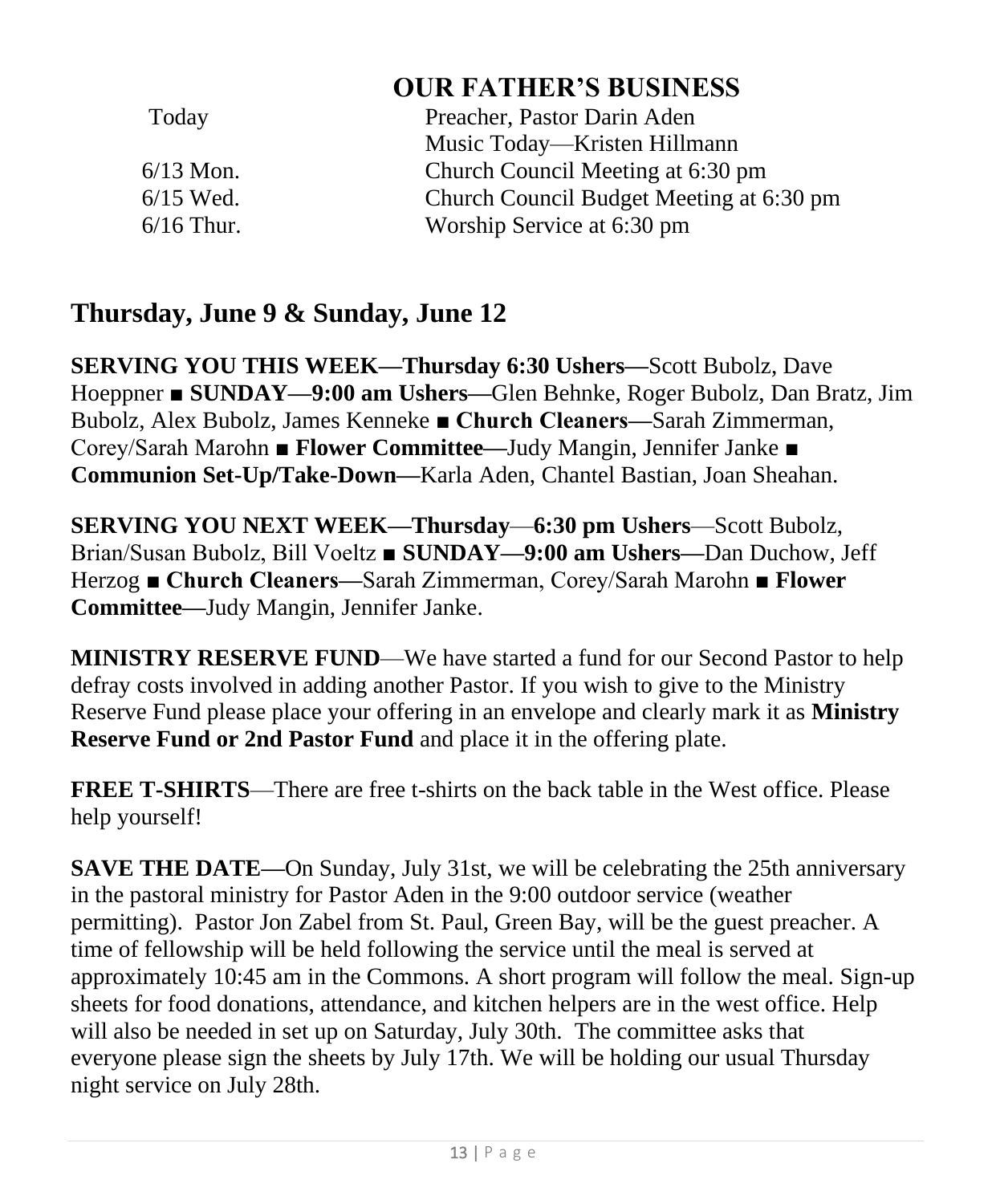**SJSJ CAMP OUTING—**The annual church/school camp outing held at Devil's River Campground is being planned for July 8th—10th. If you would like a campsite for this year's SJSJ Camp Outing, please contact Karie Robley at 920-772-4959 or email her at robley@tds.net. Deadline for the camp outing is Sunday, June 26th.

**SUMMER WORSHIP SCHEDULE—**All Thursday evening services will be held at 6:30 pm inside the sanctuary. Starting Sunday, June 5th all Sunday worship services will be held OUTSIDE in the parking lot. Please bring your own lawn chair. This summer schedule will continue through Labor Day weekend.

**OUTDOOR WORSHIP SET UP / TAKE DOWN—**The Worship committee is looking for volunteers to set up and take down for the outdoor services starting June 5. Set up and take down will take approximately 20-30 minute before and after the service. If you'd like to serve in this way, a sign up sheet is in the west office. Thank you!

**SUMMER OFFICE HOURS—**The Church & School Offices will be open from 8:00am—12:00pm daily during the months of June, July & August. Scrip will be available to purchase during these hours.

**FUNERAL HELP NEEDED—**Our Ladies Aid needs a little help for funeral setup/take-down and to help serve and clean up after meals. If you would be interested in helping out please place your name on the list provided in the West Church office. Thank you!

**KITCHEN DONATIONS—**The SJSJ kitchen could use a few donations! If you would like to donate please drop off your donations in the kitchen. The following is needed: 8oz. Styrofoam cups, paper towels, medium sized plates for funeral desserts and strong sectioned plates for funerals. Thank you so much!

**MEMORIALS GIVEN—**Gene & Charmaine Wagner gave a gift to the Building fund in memory of Sonny Bratz, Jerry Reis and Mabel Marsichek. Thank you!

**VOTERS' BUDGET MEETING—**A Voters' Meeting will be held next Sunday, June 19th at 10:00 am in the Commons. Items on the agenda are: 1) 2022-2023 Budget.

**2ND PASTOR—**Our congregation did not receive a Seminary graduate from the assignment committee. There were 80 requests for graduates. There were only 27 graduates available for assignment. Our district President, Pastor Joel Zank is very busy preparing call lists. We will have a call meeting on Thursday, June 30th at 7:30pm after the service.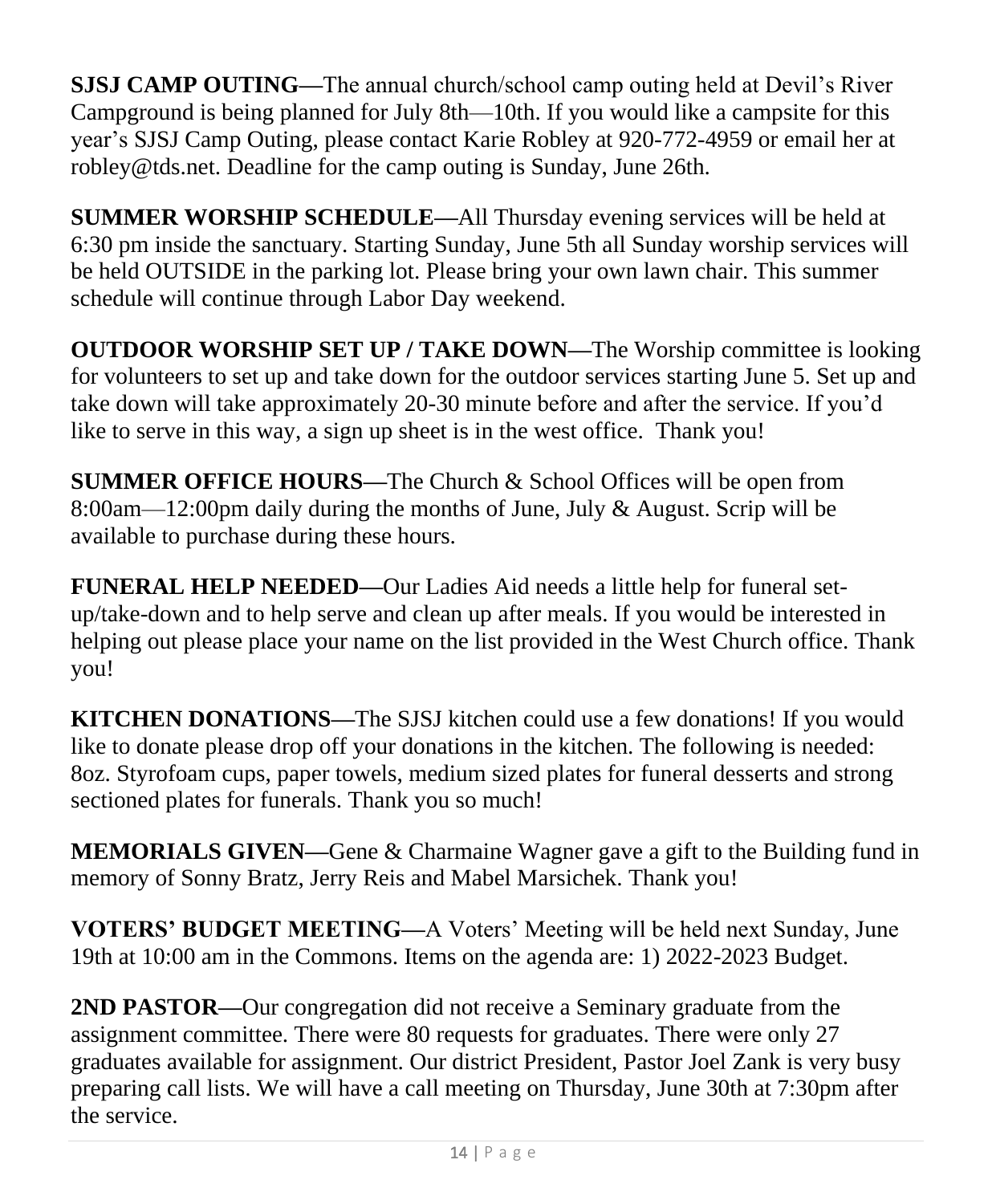**BUDGET COPIES—**Because we don't get the school choice numbers until June 1st, the Budget Committee has a short time line to finalize the budget and have it approved by the Council. The budget will be emailed on Friday, June 17th. Paper copies of the budget will be available at the Thursday night service on June 16th. You may also pick up a paper copy in the office on Friday, June 17th.

**LWMS MISSIONS—**Monetary Gift boxes are located at each entrance. A total of \$16.83 was collected in the month of April. A total of \$124.83 was submitted to the LWMS Shoreline Circuit toward the East Asia Special Projects. Thank you!

**CHURCH COUNCIL MEETINGS—** The Church Council will meet on Monday evening June 13th at 6:30 pm. The Church Council will also have their Budget Meeting on Wednesday evening, June 15th at 6:30 pm.

**CONVENTION—**The Northern Wisconsin District Convention will be held on June 14th &15th at Fox Valley Lutheran High School in Appleton. Pastor Aden, Mr. Zimmerman, Mr. Stuebs and Dan Duchow will be attending.

**CAMPFIRES AROUND THE CROSS—**Please join us for our first Campfire around the Cross on June 22nd at 6:30 PM. Weather permitting we will meet around the firepit behind church. There is limited bench seating--bring a lawn/camp chair if you are able. The evening will include a Bible story, games for kids, snacks, and the enjoyment of each other's company. If the weather does not cooperate, we will meet in the Commons. This event is for all ages--feel free to invite a friend or neighbor.

**MLHS GARAGE SALE: JUNE 17TH FROM 8-5PM AND JUNE 18TH FROM 8- 4PM**—Friday June 17, 8am-5pm and Saturday June 18, 8am-4pm. Hundreds of items that must go! There will be no holds on items, first come first serve. More information and a preview of some of the items can be found at [www.mlhslancers.org/garagesale.](http://www.mlhslancers.org/garagesale)

**30TH ANNUAL LANCER GOLF CLASSIC**—Please join us on Monday, July 25th as we head to the beautiful Quit Qui Oc Golf Club in Elkhart Lake for the 30th Annual Lancer Golf Classic! Enjoy a game of golf, fellowship, contests, and fun! Lunch will be served on the course at holes 11 and 18. Money raised will help offset some of the bigger Wishlist items for the Athletic Department. Helping to pay for the visiting team bleachers for the football field, baseball field improvements, headsets for the football coaches and softball team jackets are just a few of the items needed! Sign up today at [www.mlhslancers.org/golf2022.](http://www.mlhslancers.org/golf2022)

**JOB OPPORTUNITIES AT MLHS—**Do you have a passion for your alma mater? Do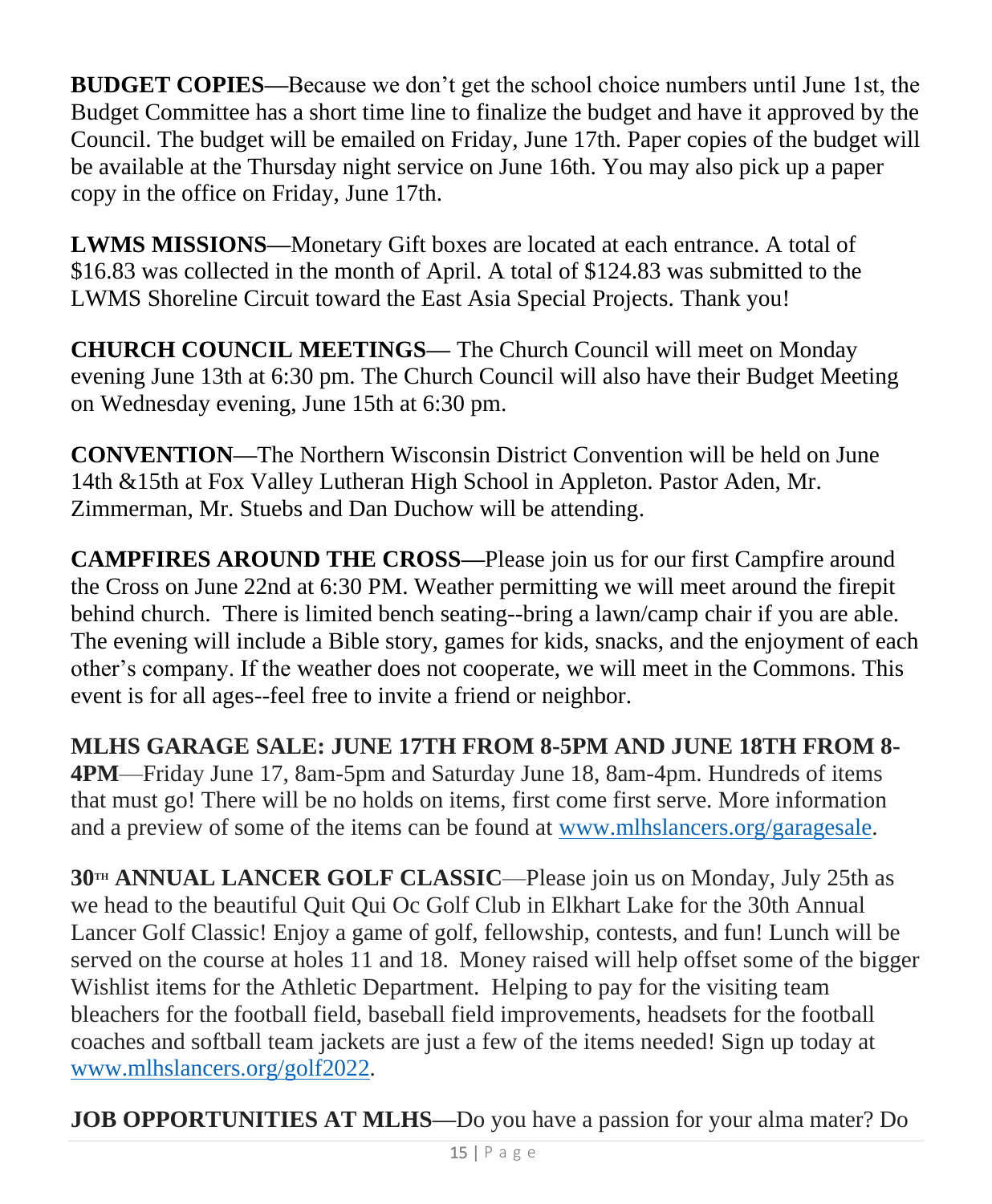you desire to work in a Christ-centered work environment? Mission Advancement is looking for a passionate full-time assistant to enhance our Alumni and donor experience for the coming school year. Contact Mission Advancement Director Ryan Hulse with any questions. Please go to [www.mlhslancers.org/jobs](https://default.salsalabs.org/Tcd8139a2-7e6b-4c02-a127-d3b46b05c242/a3c88c01-0479-4656-9284-9624ba4e09d4) to fill out an application.

# **MLC/MLHS Scholarship Assistance**

This fall Maya Aden, Lynsey Marohn, Josh Aden and Michaela Bubolz will be attending MLC in New Ulm, MN. They plan on being Called Workers in our Synod. This is a real blessing with the Called Worker shortage and a lot of vacancies in our synod. Next school year the cost of attending MLC will be \$29,400. We have established a Scholarship Fund to help fund their education. **If the student's home congregation gives each student \$1200, MLC will match it.** 

We will have 10 students at MLHS this fall. Some of them don't receive financial assistance. Tuition at MLHS is \$6,000.

#### **This offering will end today June 12th.**

- SJSJ has set a goal of \$5,600 for the MLC Scholarship Fund. We presently have \$8,317. We have met our goal, we thank you very much.
- We have set a goal of \$4,600 for the MLHS Scholarship Fund. We presently have \$5,685. We have met our goal, we thank you very much.

If you wish to make a contribution, please mark your envelope, either MLC Scholarship. or MLHS Scholarship. If you wish to contribute to both funds mark your envelope MLC/MLHS Scholarship. Please make out checks to St. John-St. James. We can't cash checks made out to MLC or MLHS Scholarship Fund.

# **HEATING SYSTEM**

On Sunday May 22nd our voters decided to go ahead with a new heating system for our 1961 addition. The cost is \$49,975.00 plus about \$3,000.00 to \$5,000.00 for the electrical work. Mark and Lyle will donate some materials and some labor for a savings between \$3,000.00 to \$5,000.00. We thank them for this donation. The total cost would then remain at \$49,975.